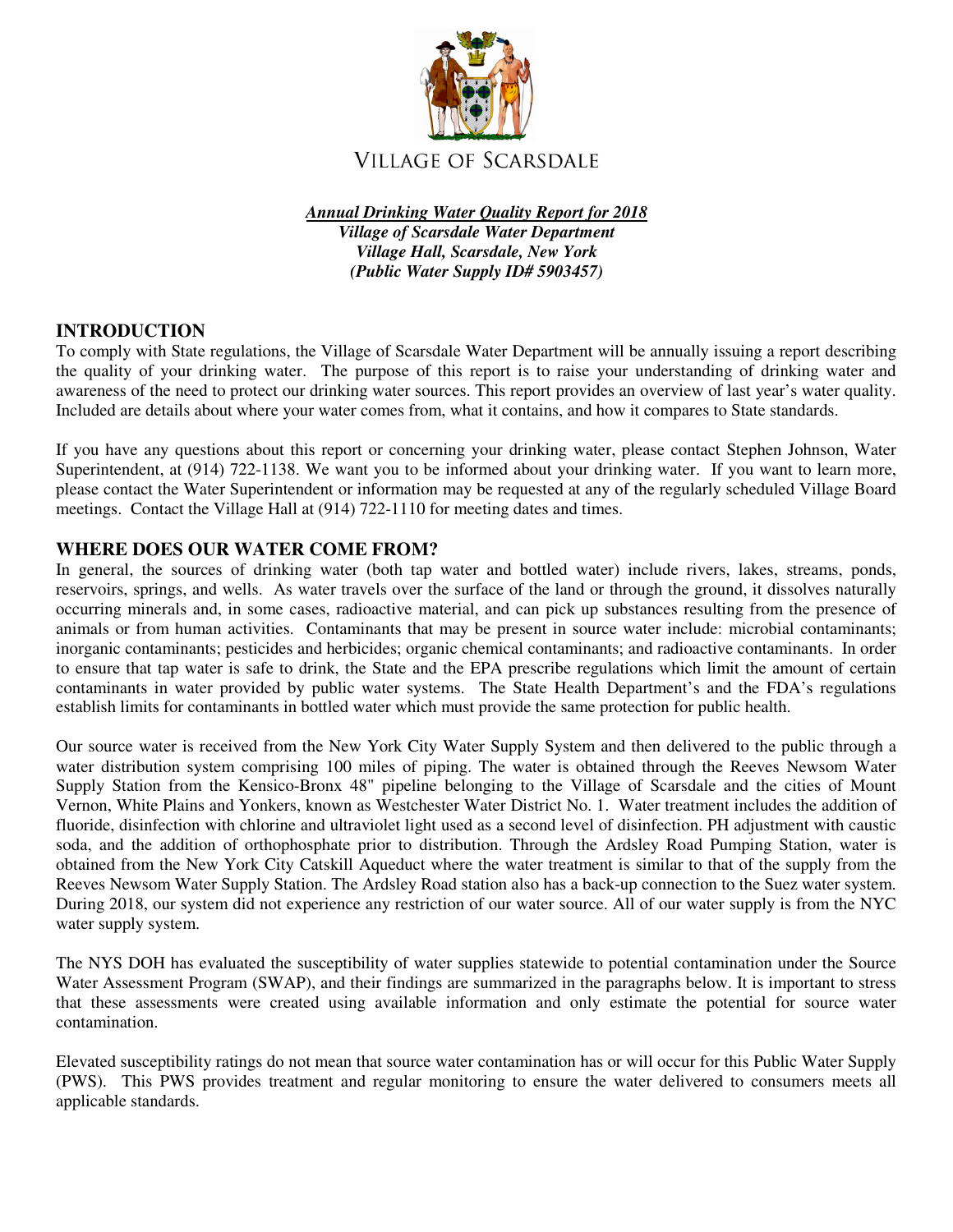Scarsdale obtains water from the New York City water supply system. Water comes from the Catskill/Delaware watersheds east of the Hudson River. The New York City Department of Environmental Protection (DEP) implements a series of programs to evaluate and protect source water quality within these watersheds. Their efforts focus on three important program areas: the enforcement of strengthened Watershed Rules and Regulations; the acquisition and protection of watershed lands; and implementation partnership programs that target specific sources of pollution in the watersheds.

Due to these intensive efforts, the SWAP methodologies applied to the rest of the state were not applied for this PWS. Additional information on the water quality and protection efforts in these New York City watersheds can be found at NYCDEP's web site www.nyc.gov/html/dep/html/watershed\_protection/index.shtml.

Specifically, Scarsdale obtains its water from the Catskill/Delaware watersheds east of the Hudson. The reservoirs in this mountainous rural area are relatively deep with little development along their shorelines. The main water quality concerns associated with land cover is agriculture, which can contribute microbial contaminants, pesticides, and algae producing nutrients. There are also some potential contamination concerns associated with residential lands and associated wastewater discharges. However, advanced treatments which reduce contaminants are in place for most of these discharges. There are also a number of other discrete facilities, such as landfills, chemical bulk storages, etc. that have the potential to impact local water quality, but large significant water quality problems associated with these facilities are unlikely due to the size of the watershed and surveillance and management practices.

# **FACTS AND FIGURES**

The Scarsdale Water System is owned and operated by the Village of Scarsdale. Water Service is provided to the Village of Scarsdale, Eastchester Water District No. 1 and some homes in Mamaroneck, New Rochelle and Greenburgh. Our water system serves an estimated population of 20,608 through 5,800 service connections. The total water delivered in 2018 was 1.064 billion gallons. The daily average of water treated and pumped into the distribution system was 2.90 million gallons per day. Our highest single day was 6.59 million gallons.

 The amount of water delivered to customers, (metered), was 906.92 million gallons. This leaves the total for unbilled water, (formerly known as unaccounted for water) at 157.13 million gallons, (14.8 % of the total amount delivered). Unbilled water is a result of many factors. Losses arise from ruptured water mains, hydrants struck by automobiles, service line leaks, fire protection and training, testing of water meters, use of unmetered water for construction purposes and the unmetered water used for flushing water mains. In 2018 water customers were charged \$3.20 per 100 cubic feet, (or \$4.28 per 1,000 gallons), for water used up to 5000 cu ft per quarter and \$9.60 per 100 cubic feet, (or \$12.83 per 1,000 gallons), for water used above 5000 cu ft. per quarter. The annual average water charge per user was \$1,013.40. During 2018 the Scarsdale Water Department personnel conducted 5100 service calls, replaced 318 meters, installed 624 remote radio meter reading units, repaired 59 water main or service leaks, made 31 service taps and replaced or repaired 38 fire hydrants.

# **ARE THERE CONTAMINANTS IN OUR DRINKING WATER?**

As the State regulations require, we routinely test your drinking water for numerous contaminants. These contaminants include: total coliform, turbidity, inorganic compounds, nitrate, nitrite, lead and copper, volatile organic compounds, total trihalomethanes, haloacetic acids, and synthetic organic compounds. Some of the compounds we analyzed for were detected in your drinking water; however, these contaminants were detected below the level allowed by the State. The table presented below depicts which compounds were detected in your drinking water. The State allows us to test for some contaminants less than once per year because the concentrations of these contaminants do not change frequently. Some of our data, though representative, are more than one year old.

It should be noted that all drinking water, including bottled drinking water, may be reasonably expected to contain at least small amounts of some contaminants. The presence of contaminants does not necessarily indicate that water poses a health risk. More information about contaminants and potential health effects can be obtained by calling the EPA's Safe Drinking Water Hotline (800-426-4791) or the Westchester County Health Department at (914) 813-5000.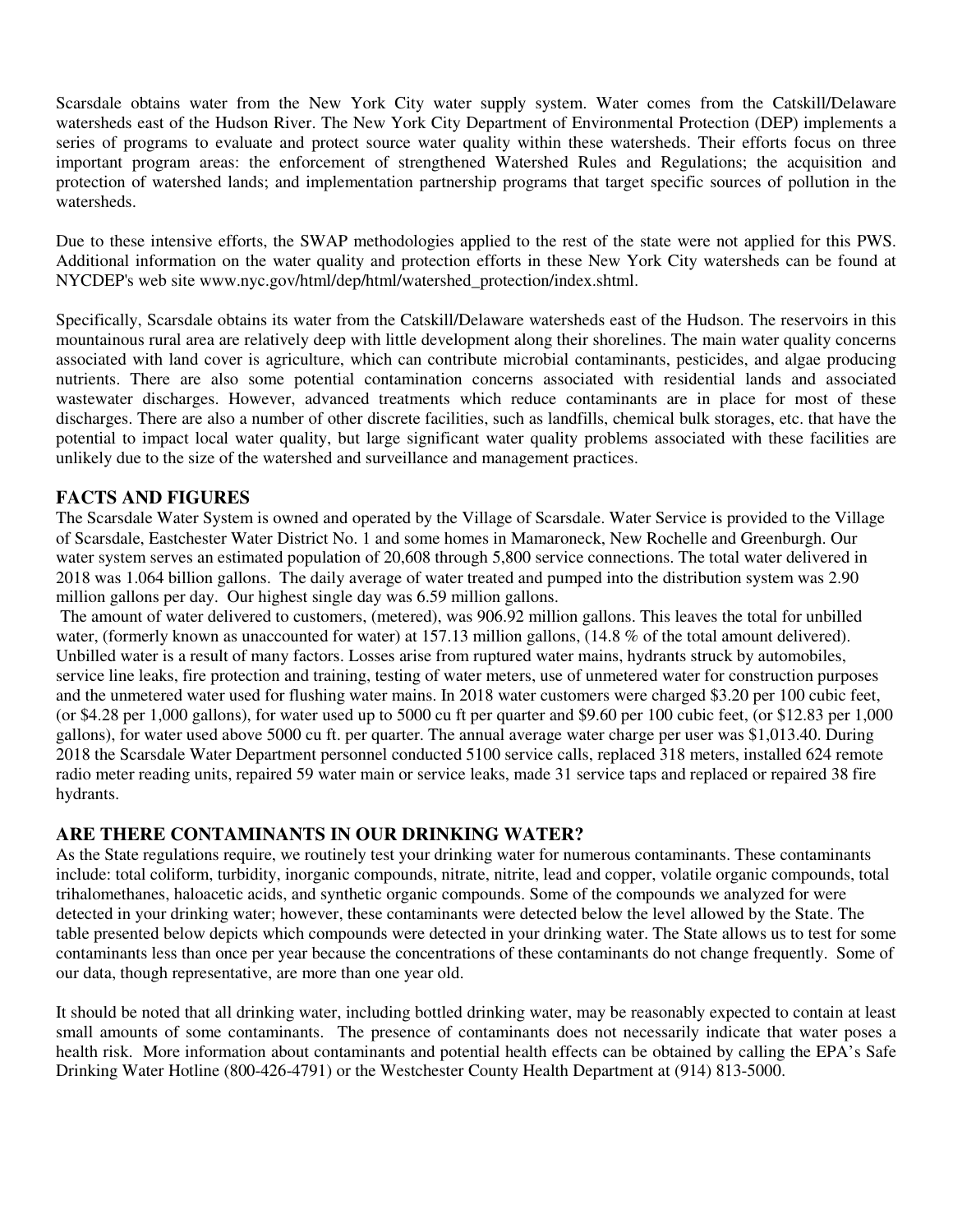#### **TABLE OF DETECTED CONTAMINANTS:**

|                                                                                          |                |          | Level Detected        | Unit            | Regulatory  |                 |                                                                                                         |  |
|------------------------------------------------------------------------------------------|----------------|----------|-----------------------|-----------------|-------------|-----------------|---------------------------------------------------------------------------------------------------------|--|
|                                                                                          | Violation      | Date of  | (Average)             | Measure-        |             | Limit           | Likely Source of                                                                                        |  |
| Contaminant                                                                              | Yes/No         | Sample   | (Range)               | ment            | <b>MCLG</b> | (MCL, TT or AL) | Contamination                                                                                           |  |
| <b>Inorganic Chemical Contaminants (Distribution System) Reeves Newsom Pump Station:</b> |                |          |                       |                 |             |                 |                                                                                                         |  |
|                                                                                          |                |          |                       |                 |             |                 |                                                                                                         |  |
| Barium                                                                                   | N <sub>o</sub> | 01/18/18 | 16.1                  | $\frac{u}{2}$   | 2000        | 2000            | Discharge of drilling wastes; Discharge from metal<br>refineries; Erosion of natural deposits.          |  |
| Chloride                                                                                 | No             | 01/18/18 | 12.4                  | mg/l            | N/A         | 250             | Naturally occurring or indicative of road salt                                                          |  |
|                                                                                          |                |          |                       |                 |             |                 | Contamination.                                                                                          |  |
| Chlorine residual                                                                        | No             | Daily    | 1.18<br>$0.76 - 1.56$ | mg/l            | N/A         | 4               | Water additive used to control microbes                                                                 |  |
| Copper                                                                                   | N <sub>o</sub> | 06/18/18 | 8.0                   | $\frac{u g}{l}$ | 1300        | 1300            | Corrosion of household plumbing system;<br>Erosion of natural deposits; leaching wood<br>Preservatives. |  |
| Fluoride                                                                                 | N <sub>0</sub> | Daily    | 0.73<br>$0.30 - 1.16$ | mg/l            | N/A         | 2.2             | Water Additive which promotes strong teeth                                                              |  |
| Cyanide                                                                                  | No             | 01/18/18 | 4.1                   | $\frac{u g}{l}$ | 200         | 200             | Discharge from steel/metal factories; Discharge from<br>Plastic and fertilizer factories.               |  |
| Hexachlorocyclopentadiene NO                                                             |                | 09/24/18 | 0.15                  | $\frac{u}{g}$   | N/A         | 5               | Discharge from chemical factories                                                                       |  |
| Manganese                                                                                | No             | 01/18/18 | 27.3                  | $\frac{u}{g}$   | N/A         | 300             | Naturally occurring; Indicative of landfill<br>Contamination.                                           |  |
| Nitrate                                                                                  | N <sub>o</sub> | 01/18/18 | 0.14                  | mg/l            | 10          | 10              | Runoff from fertilizer use                                                                              |  |
| Orthophosphates                                                                          | N <sub>o</sub> | 01/18/18 | 1.11                  | mg/l            | N/A         | N/A             | Water additive which reduces water corrosivity                                                          |  |
| Pentachlorophenol                                                                        | No             | 09/24/18 | 0.06                  | ug/l            | $\Omega$    |                 | Wood preservative used to treat utility poles                                                           |  |
| PH                                                                                       | No             | Daily    | 7.50<br>$7.2 - 8.1$   | Units           | N/A         | N/A             |                                                                                                         |  |
| Sodium $(5)$                                                                             | No             | 01/18/18 | 9.78                  | mg/l            | See note 5  | 20              | Naturally occurring; Road salt; Water softeners;<br>Animal waste.                                       |  |
| Sulfate, Potable                                                                         | No             | 01/18/18 | 3.99                  | mg/l            | N/A         | 250             | Erosion of natural deposits<br>Occurring in the soil                                                    |  |
| Turbidity (1)                                                                            | No             | Daily    | 0.71<br>0.38-1.36     | <b>NTU</b>      | N/A         | 5               | Soil erosion & stream sediments                                                                         |  |
| Zinc                                                                                     | No             | 01/18/18 | 3.3                   | $\frac{u}{g}$   | N/A         | 5000            | Naturally occurring; Mining waste.                                                                      |  |

|                                                                                  |                |          | <b>Level Detected</b> | Unit            |             | Regulatory      |                                                                                                          |  |
|----------------------------------------------------------------------------------|----------------|----------|-----------------------|-----------------|-------------|-----------------|----------------------------------------------------------------------------------------------------------|--|
|                                                                                  | Violation      | Date of  | (Average)             | Measure-        |             | Limit           | Likely Source of                                                                                         |  |
| Contaminant                                                                      | Yes/No         | Sample   | (Range)               | ment            | <b>MCLG</b> | (MCL, TT or AL) | Contamination                                                                                            |  |
| Inorganic Chemical Contaminants (Distribution System) Ardsley Road Pump Station: |                |          |                       |                 |             |                 |                                                                                                          |  |
| Barium                                                                           | N <sub>0</sub> | 02/06/18 | 15.1                  | ug/l            | 2000        | 2000            | Discharge of drilling waste; Discharge from metal<br>Refineries; Erosion of natural deposits.            |  |
| Chloride                                                                         | No             | 02/06/18 | 11.5                  | mg/l            | N/A         | 250             | Naturally occurring; Indicative of road salt<br>Contamination                                            |  |
| Cyanide                                                                          | No             | 02/06/18 | 22                    | ug/l            | 200         | 200             | Discharge from steel/metal factories; Discharge from<br>Plastic and fertilizer factories.                |  |
| Chlorine residual                                                                | No             | Daily    | 1.08<br>$0.10 - 1.81$ | mg/l            | N/A         | 4               | Water additive used to control microbes                                                                  |  |
| Copper                                                                           | No             | 06/18/18 | 4.2                   | $\frac{u g}{l}$ | 1300        | 1300            | Corrosion of household plumbing systems;<br>Erosion of natural deposits; Leaching wood<br>Preservatives. |  |
| Fluoride                                                                         | N <sub>0</sub> | Daily    | 0.70<br>$0.02 - 1.07$ | mg/l            | N/A         | 2.2             | Water Additive which promotes strong teeth                                                               |  |
| Manganese                                                                        | N <sub>0</sub> | 02/06/18 | 17.0                  | $\frac{u g}{l}$ | N/A         | 300             | Naturally occurring; Indicative of landfill<br>Contamination.                                            |  |
| Nitrate                                                                          | No             | 02/06/18 | 0.16                  | mg/l            | 10          | 10              | Runoff from fertilizer use                                                                               |  |
| Orthophosphates                                                                  | N <sub>o</sub> | 10/15/18 | 0.88                  | mg/l            | N/A         | N/A             | Water additive which reduces water corrosivity                                                           |  |
| PH                                                                               | No             | Daily    | 7.38<br>6.30-8.30     | Units           | N/A         | N/A             |                                                                                                          |  |
| Sodium $(5)$                                                                     | No             | 02/06/18 | 11.3                  | mg/l            | See note 5  | 20              | Naturally occurring; Road salt; Water softeners;<br>Animal waste.                                        |  |
| Turbidity (1)                                                                    | N <sub>o</sub> | Daily    | 0.78<br>$0.50 - 1.42$ | <b>NTU</b>      | N/A         | 5               | Soil erosion & stream sediments                                                                          |  |

| Discharge of drilling wastes; Discharge from metal<br>refineries; Erosion of natural deposits.<br>Naturally occurring or indicative of road salt<br>Contamination.<br>Water additive used to control microbes                                                                                                                    |
|----------------------------------------------------------------------------------------------------------------------------------------------------------------------------------------------------------------------------------------------------------------------------------------------------------------------------------|
| Corrosion of household plumbing system;                                                                                                                                                                                                                                                                                          |
| Erosion of natural deposits; leaching wood                                                                                                                                                                                                                                                                                       |
| Preservatives.                                                                                                                                                                                                                                                                                                                   |
| Water Additive which promotes strong teeth                                                                                                                                                                                                                                                                                       |
| Discharge from steel/metal factories; Discharge from<br>Plastic and fertilizer factories.<br>Discharge from chemical factories<br>Naturally occurring; Indicative of landfill<br>Contamination.<br>Runoff from fertilizer use<br>Water additive which reduces water corrosivity<br>Wood preservative used to treat utility poles |
| Naturally occurring; Road salt; Water softeners;                                                                                                                                                                                                                                                                                 |

| Naturally occurring; Road salt; Water softeners: |
|--------------------------------------------------|
| Animal waste.                                    |
| Erosion of natural deposits                      |
| Occurring in the soil                            |
| Soil erosion & stream sediments                  |
|                                                  |

| Discharge of drilling waste; Discharge from metal<br>Refineries; Erosion of natural deposits.<br>Naturally occurring; Indicative of road salt<br>Contamination<br>Discharge from steel/metal factories; Discharge from |
|------------------------------------------------------------------------------------------------------------------------------------------------------------------------------------------------------------------------|
| Plastic and fertilizer factories.                                                                                                                                                                                      |
| Water additive used to control microbes                                                                                                                                                                                |
| Corrosion of household plumbing systems;<br>Erosion of natural deposits; Leaching wood<br>Preservatives.                                                                                                               |
| Water Additive which promotes strong teeth                                                                                                                                                                             |
| Naturally occurring; Indicative of landfill<br>Contamination.<br>Runoff from fertilizer use<br>Water additive which reduces water corrosivity                                                                          |
| Naturally occurring; Road salt; Water softeners;<br>Animal waste.                                                                                                                                                      |
|                                                                                                                                                                                                                        |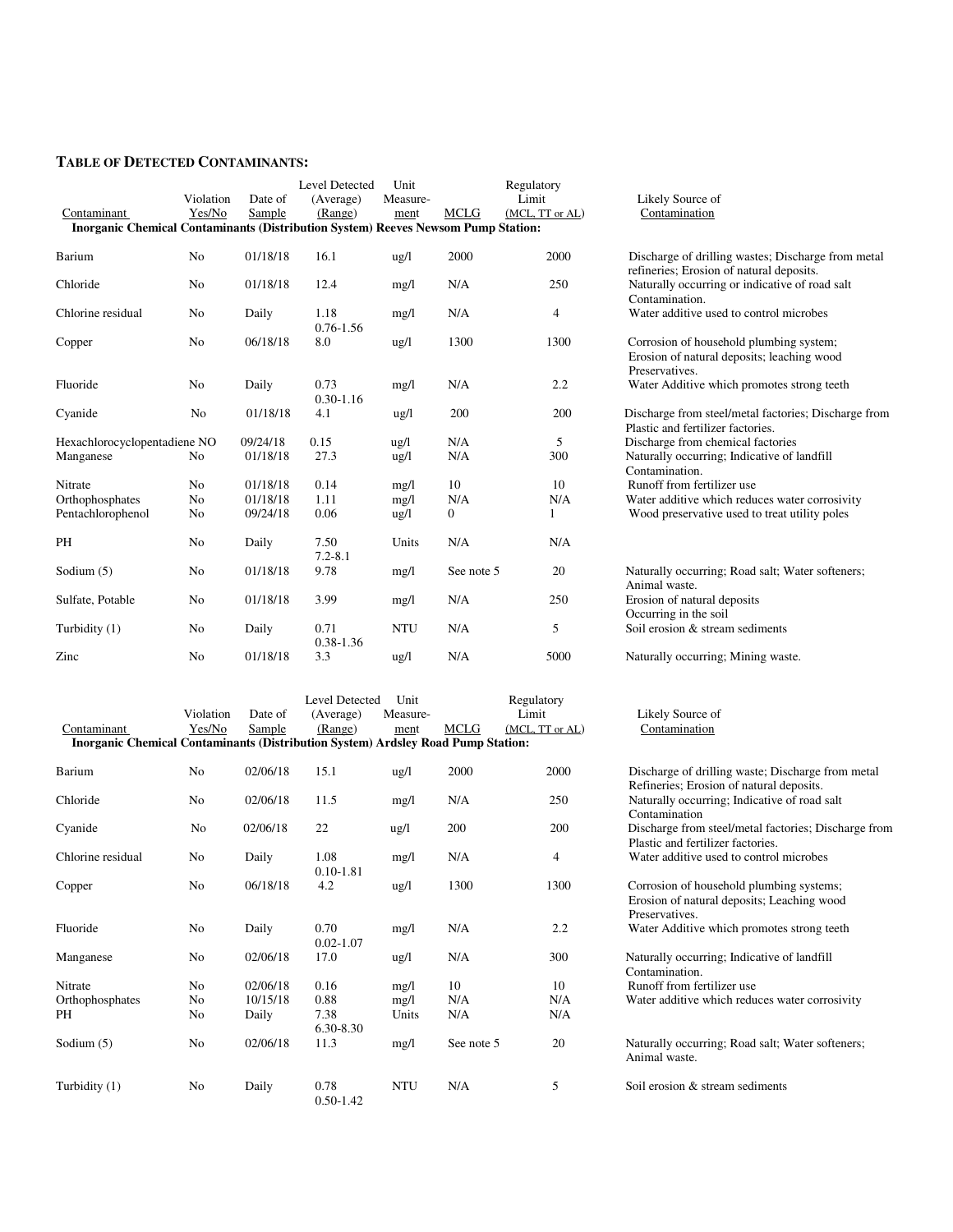| Contaminant                                                   | Samples<br>Taken |     | Violation<br>Date of<br>Yes/No<br>Sample                   | Level Detected<br>(Average)<br>(Range) | Unit<br>Measure-<br>ment | MCLG         | Regulatory<br>Limit<br>(MCL, TT or AL) (Range) | Samples above<br>AL         |                                                                                                                                                                |
|---------------------------------------------------------------|------------------|-----|------------------------------------------------------------|----------------------------------------|--------------------------|--------------|------------------------------------------------|-----------------------------|----------------------------------------------------------------------------------------------------------------------------------------------------------------|
|                                                               |                  |     |                                                            |                                        |                          |              |                                                |                             |                                                                                                                                                                |
| Lead $(3)$                                                    | 30               | No  | 06-08/18                                                   | 3.8<br>$<$ LOQ $-$ 8.6                 | ug/l                     | $\mathbf{0}$ | 15                                             | $\boldsymbol{0}$            | Corrosion of household plumbing systems;<br>Erosion of natural deposits.                                                                                       |
| Copper $(2)$                                                  | 30               | No  | 06-08/18                                                   | 277<br>$2.7 - 382$                     | $\frac{u g}{l}$          | 1300         | 1300                                           | $\boldsymbol{0}$            | Corrosion of household plumbing systems;<br>Erosion of natural deposits; Leaching wood<br>Preservatives                                                        |
| <b>Organic Chemical Contaminants (Distribution System):</b>   |                  |     |                                                            |                                        |                          |              |                                                |                             |                                                                                                                                                                |
|                                                               |                  |     | Total Trihalomethanes – Quarterly Stage 2 DBP Sampling (4) |                                        |                          |              |                                                |                             |                                                                                                                                                                |
|                                                               |                  |     | No Jan Apr. Jul. Oct 42<br>2018                            | 28-54                                  | $\frac{u}{g}$            | N/A          | 80                                             |                             | By-product of drinking water disinfection needed<br>to kill harmful organisms. TTHMs are formed when<br>Source water contains large amounts of organic matter. |
| Haloacetic Acids – Quarterly & Stage 2 DBP Sampling $(4)$     |                  |     |                                                            |                                        |                          |              |                                                |                             |                                                                                                                                                                |
|                                                               |                  | No. | Jan Apr. Jul. Oct 45<br>2018                               | 28-50                                  | $\frac{u g}{l}$          | N/A          | 60                                             |                             | By-product of drinking water disinfection<br>needed to kill harmful organisms.                                                                                 |
| Radiological Contaminants (Source Water – Kensico Reservoir): |                  |     |                                                            |                                        |                          |              |                                                |                             |                                                                                                                                                                |
| Gross Alpha Particle                                          |                  | No  | 10/15/13                                                   | 0.92                                   | pci/l                    | N/A          | 15                                             |                             | Decay of natural deposits $\&$ manmade emissions                                                                                                               |
| Gross Beta Particle                                           |                  | No  | 10/15/13                                                   | 0.69                                   | pci/l                    | N/A          | 50(6)                                          | Erosion of natural deposits |                                                                                                                                                                |
| Combined Radium 226<br>and Radium 228                         |                  | No  | 10/15/13                                                   | 0.52                                   | pci/l                    | N/A          | 5                                              | Erosion of natural deposits |                                                                                                                                                                |

#### Lead & Copper Contaminant - System Wide Sampling – (every three years in the Distribution System):

**Notes:** 

1 – Turbidity is a measure of the cloudiness of the water. We test it because it is a good indicator of water quality. High turbidity can hinder the effectiveness of disinfectants. Our highest single turbidity measurement in the distribution system for the year occurred on 03/03/18, (1.42 NTU). State regulations require that turbidity must always be below 5 NTU.

 $2 -$  The level presented represents the 90<sup>th</sup> percentile of the 30 sites tested. A percentile is a value on a scale of 100 that indicates the percent of a distribution that is equal to or below it. The 90<sup>th</sup> percentile is equal to or greater than 90% of the copper values detected at your water system. In this case, thirty samples were collected at your water system and the 90<sup>th</sup> percentile value was the 27th value which was 0.277 mg/l. The action level for copper was not exceeded at any of the sites tested. The highest copper value was 0.382 mg/l.

 $3$  – The level presented represents the 90<sup>th</sup> percentile of the 30 sites tested. A percentile is a value on a scale of 100 that indicates the percent of a distribution that is equal to or below it. The 90<sup>th</sup> percentile is equal to or greater than 90% of the lead values detected at your water system. In this case, thirty samples were collected at your water system and the  $90<sup>th</sup>$  percentile value was the 27th value which was 3.8 ug/l.. the highest lead value was 8.6 ug/l.

4 – This level represents the average of 16 samples taken during the year. Highest locational average level was 44.75 ug/l with a range of 31.75 - 44.75 ug/l for Trihalomethanes. Highest locational average level was 44.00 ug/l with a range of 29.25 - 44.00 ug/l for Haloacetic Acids.

5 - Water containing more than 20 mg/l of sodium should not be used for drinking by people on severely restricted diets. Water containing more than 270 mg/l of sodium should not be used for drinking by people on moderately restricted sodium diets.

6 – The State considers 50 pci/L a level of concern for beta particles.

#### **Definitions:**

*Maximum Contaminant Level* **(**MCL): The highest level of a contaminant that is allowed in drinking water. MCLs are set as close to the MCLGs as feasible.

*Maximum Contaminant Level Goal* (MCLG): The level of a contaminant in drinking water below which there is no known or expected risk to health. MCLGs allow for a margin of safety.

*Maximum Residual Disinfectant Level* (MRDL): The highest level of a disinfectant allowed in drinking water. There is convincing evidence that addition of a disinfectant is necessary for control of microbial contaminants.

*Action Level* **(**AL): The concentration of a contaminant which, if exceeded, triggers treatment or other requirements which a water system must follow.

*Treatment Technique* (TT): A required process intended to reduce the level of a contaminant in drinking water.

*Nephelometric Turbidity Unit* (NTU): A measure of the clarity of water. Turbidity in excess of 5 NTU is just noticeable to the average person.

*Milligrams per liter* (mg/l): Corresponds to one part of liquid in one million parts of liquid (parts per million - ppm).

*Micrograms per liter* (ug/l): Corresponds to one part of liquid in one billion parts of liquid (parts per billion - ppb).

**Picocuries per liter** (pCi/L): A measure of the radioactivity in water.

*LOQ:* Limit of quantitation.

According to State regulations, we are required to routinely monitor drinking water for various contaminants. Drinking water is tested for inorganic and organic contaminants, trihalomethanes, and coliform bacteria. Contaminants detected are included in the Table of Detected Contaminants. Contaminants we analyzed for but did not detect were:

E.coli bacteria, Arsenic, Chromium, Mercury, Selenium, Antimony, Beryllium, Thallium, Nitrite, Vanadium, Silver, Cobalt, Boron, Molybdenum, Lead, Bromoform, Dibromochloromethane, Vinyl Chloride, Benzene, Bromobenzene, Bromochloromethane, Bromomethane, N-butylbenzene, Secbutylbenzene, Tert-butylbenzene, Carbon tetrachloride, Chlorobenzene, Chloroethane, Chloromethane, 2-chlorotoluene, 4-chlorotoluene, Dibromomethane, 1,2-dichlorobenzene, 1,3-dichlorobenzene, 1,4-dichlorobenzene, dichlorodifluoromethane, 1,1-dichloroethane, 1,2-dichloroethane,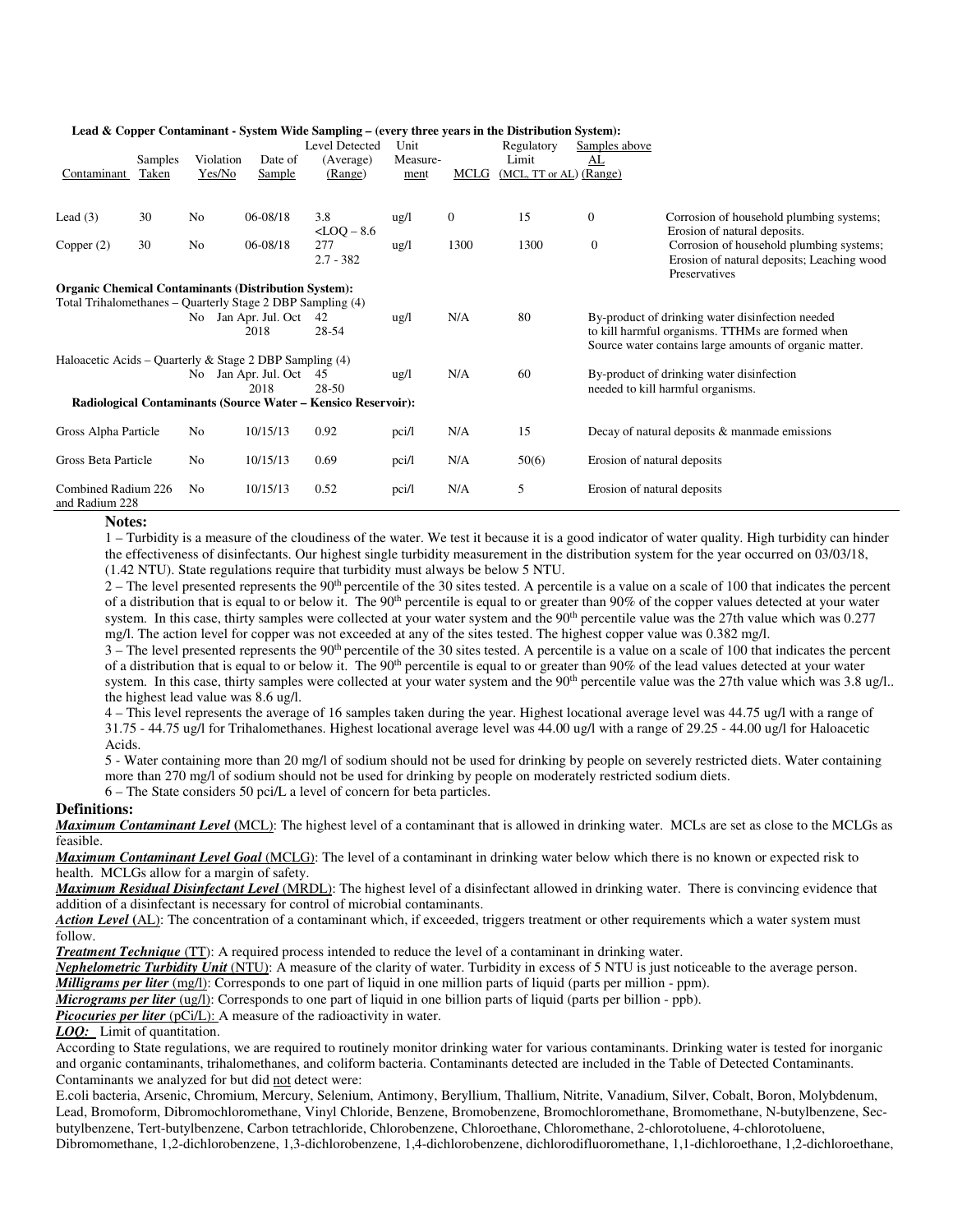1,1-dichloroethene, Cis-1,2-dichloroethene, Trans-1,2-dichloroethene, 1,2-dichloropropane, 1,3-dichloropropane, 2,2-dichloropropane, 1,1 dichloropropene, Cis-1,3-dichloropropene, Trans-1,3-dichloropropene, Ethylbenzene, Hexachlorobutadiene, Isopropylbenzene, P-isopropyltoluene, Methylene chloride, N-propylbenzene, Styrene, 1,1,1,2-tetrachloroethane, 1,1,2,2-tetrachloroethane, Tetrachloroethene, Toluene, 1,2,3 trichlorobenzene, 1,2,4-trichlorobenzene, 1,1,1-trichloroethane, 1,1,2-trichloroethane, Trichloroethene, Trichlorofluoromethane, 1,2,3 trichloropropane, 1,2,4-trimethylbenzene, 1,3,5-trimethylbenzene, P & M-xylene, O-xylene, 2-butanone (MEK), Naphthalene, Methyl T-Butyl Ether, 4-Methyl-2-pentanone, 1,2-Dibromoethane, 1,2-Dibromo-3-Chlorpropane, Alachlor, Atrazine, Simazine, Hexachlorobenzene, Hexachlorocyclopentadiene, Benzo(A)pyrene, bis(2-Ethylhexyl)adipate, bis(2-Ethylhexyl)phthalate , Aldicarb Sulfoxide, Aldicarb Sulfone, Oxamyl, Methomyl, 3-Hydroxycarbofuran, Aldicarb, Carbofuran, Carbaryl,2,4-D, 2,4,5-T, Silvex, Dalapon, Dicamba, Dinoseb, Pentachlorophenol, Picloram, Butachlor, Metolachlor, Metribuzin, DCPA di-mono-acids, Aldrin, Chlordane, Dieldrin, Endrin, Heptachlor, Heptachlor Epoxide, Lindane, Methoxychlor, PCB's, Propachlor, Toxaphene.

## **WHAT DOES THIS INFORMATION MEAN?**

As you can see by the table, our system had no violations. We have learned through our testing that some contaminants have been detected; however, these contaminants were detected below the level allowed by the State.

#### **We are required to present the following information on lead in drinking water:**

If present, elevated levels of lead can cause serious health problems, especially for pregnant women, infants, and young children. It is possible that lead levels at your home may be higher than at other homes in the community as a result of materials used in your home's plumbing. The Village of Scarsdale is responsible for providing high quality drinking water, but cannot control the variety of materials used in plumbing components. When your water has been sitting for several hours, you can minimize the potential for lead exposure by flushing your tap for 30 seconds to 2 minutes before using water for drinking or cooking. If you are concerned about lead in your water, you may wish to have your water tested. Information on lead in drinking water, testing methods, and steps you can take to minimize exposure is available from the Safe Drinking Water Hotline (1-800-426-4791) or at http://www.epa.gov/safewater/lead.

### **IS OUR WATER SYSTEM MEETING OTHER RULES THAT GOVERN OPERATIONS?**

In 2018 our source water provider Westchester County Water District #1(WWD#1) received 3 Health Department violations.

On November 4, 2018 WWD#1 did not meet the treatment requirements for surface water systems with filtration avoidance. This constitutes noncompliance with Long Term 2 Enhanced Surface Water Treatment Rule and the New York Sanitary code (NYSSC), Part 5, Subpart 5-1, Section 5-1.30(b).

In November 2018 WWD#1 failed to preform one of the five required weekly total raw water fecal or total coliform samples at the Kensico source during the second week of November 2018 in violation of Part 5, Subpart 5-1, Sections 5-1.51(c) and 5-1.52 (Table 11A) of the New York State Sanitary Code (NYSSC)

In December 2018 WWD#1 failed to preform one of the five required weekly total raw water fecal or total coliform samples at the Kensico source during the fourth week of December 2018 in violation of Part 5, Subpart 5-1, Sections 5-1.51(c) and 5-1.52 (Table 11A) of the New York State Sanitary Code (NYSSC)

As of March 13, 2018 Westchester County Water District #1 was in compliance with the following violation: Westchester County Water District #1: USEPA Tier 2 Violation Notice Pursuant to United States Environmental Protection Agency requirements, the Village of Scarsdale and the cities of White Plains, and Yonkers, which receive drinking water through Westchester County Water District #1. The Village of Scarsdale Water supply is subject to the same water safety treatment protocols that have maintained drinking water in Scarsdale for many years, including appropriate chlorination to inactivate organisms such as giardia, bacteria, and viruses. Treatment protocols have improved over the years to include ultra-violet treatment in order to be even more effective, and to address organisms such as Cryptosporidium. Westchester County Water District #1 has implemented the necessary District-wide upgrades prescribed by The United States Environmental Protection Agency for secondary disinfection by use of ultra-violet light treatment at the Central Avenue UV Treatment Facility.

### **INFORMATION ON GIARDIA**

Giardia is a microbial pathogen present in varying concentrations in many surface waters and groundwater under the influence of surface water. Giardia is removed/inactivated through a combination of filtration and disinfection or by disinfection. During 2018, Westchester County Water District #1 collected 14 samples from their source water at Kensico Reservoir and analyzed them for Giardia cysts. Of these samples 0 were in violation of the EPA Surface Water Treatment Rules. Current test methods do not allow us to determine if the organisms are dead or if they are capable of causing disease. Ingestion of Giardia may cause giardiasis, an intestinal illness. People exposed to Giardia may experience mild or severe diarrhea, or in some instances no symptoms at all. Fever is rarely present. Occasionally, some individuals will have chronic diarrhea over several weeks or a month, with significant weight loss. Giardiasis can be treated with antiparasitic medication. Individuals with weakened immune systems should consult with their health care providers about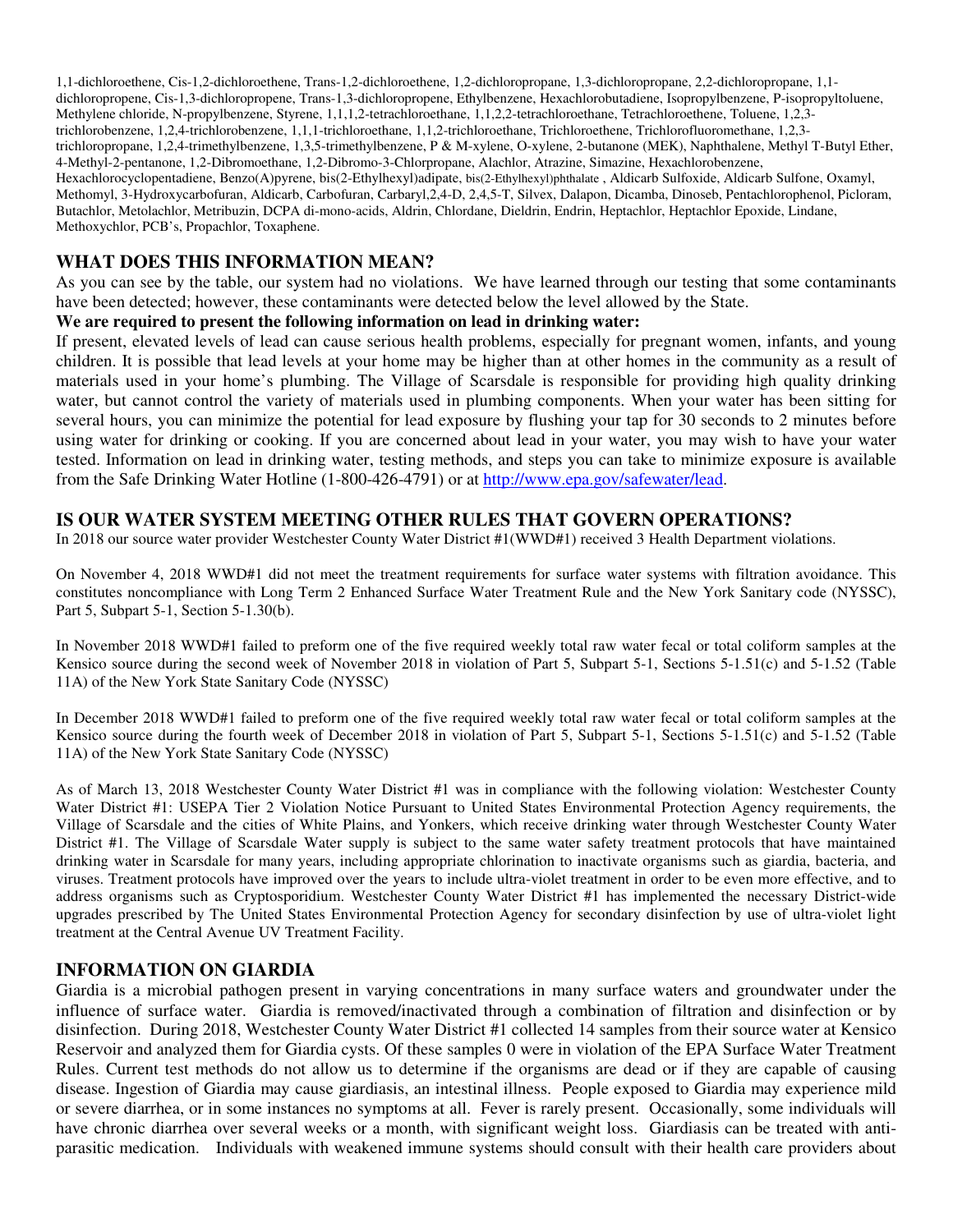what steps would best reduce their risks of becoming infected with Giardiasis. Individuals who think that they may have been exposed to Giardiasis should contact their health care providers immediately. The Giardia parasite is passed in the feces of an infected person or animal and may contaminate water or food. Person to person transmission may also occur in day care centers or other settings where handwashing practices are poor.

# **INFORMATION ON CRYPTOSPORIDIUM**

Cryptosporidium is a microbial pathogen found in surface water and groundwater under the influence of surface water. During 2018, Westchester County Water District #1 collected 14 samples from their source water at Kensico Reservoir and analyzed them for cryptosporidium oocysts. Of these samples 0 were in violation of the EPA Surface Water Treatment Rules. Current test methods do not allow us to determine if the organisms are dead or if they are capable of causing disease. Ingestion of Cryptosporidium may cause cryptosporidiosis, a gastrointestinal infection. Symptoms of infection include nausea, diarrhea, and abdominal cramps. Most healthy individuals can overcome disease within a few weeks. However, immuno-compromised people are at greater risk of developing life-threatening illness. We encourage immuno-compromised individuals to consult their health care provider regarding appropriate precautions to take to avoid infection. Cryptosporidium must be ingested to cause disease, and it may be spread through means other than drinking water.

## **Variances and Exemptions:**

In accordance with the Federal Safe Drinking Water Act of 1986 and New York State requirements regarding the quality of potable water, we submitted a request for filtration avoidance of our raw water sources for both the Reeves Newsom Water Supply Station and the Ardsley Road Pumping Station. We received a variance from the New York State Department of Health in December 1991. This variance is still in effect.

The Village of Scarsdale was granted a Biofilm Variance from the New York State Department of Health on August 29, 1994. The variance recognizes that the maximum contaminant level cannot be used to determine the public health significance of coliform bacteria being detected in the distribution system when biofilms, and not contaminated water, is in the system.

# **DO I NEED TO TAKE SPECIAL PRECAUTIONS?**

Although our drinking water met or exceeded state and federal regulations, some people may be more vulnerable to disease causing microorganisms or pathogens in drinking water than the general population. Immuno-compromised persons such as persons with cancer undergoing chemotherapy, persons who have undergone organ transplants, people with HIV/AIDS or other immune system disorders, some elderly, and infants can be particularly at risk from infections. These people should seek advice from their health care provider about their drinking water. EPA/CDC guidelines on appropriate means to lessen the risk of infection by Cryptosporidium, Giardia and other microbial pathogens are available from the Safe Drinking Water Hotline (800-426-4791).

# **INFORMATION ON FLUORIDE ADDITION**

Our system is one of the many drinking water systems in New York State that provides drinking water with a controlled, low level of fluoride for consumer dental health protection. Fluoride is added to your water coming from our Catskill Aqueduct Source by the New York City DEP before it is delivered to us and at our Reeves Newsom pump station for source water delivered from Kensico Reservoir. According to the United States Centers for Disease Control, fluoride is very effective in preventing cavities when present in drinking water at a properly controlled level. To ensure that the fluoride supplement in your water provides optimal dental protection monitor fluoride levels on a daily basis to make sure fluoride is maintained at a target level of 0.7 mg/l. During 2018 monitoring showed that fluoride levels in your water at an average of 0.73 mg/l. None of the monitoring results showed fluoride at levels that approach the 2.2 mg/l MCL for fluoride.

# **WHY SAVE WATER AND HOW TO AVOID WASTING IT?**

Although our system has an adequate amount of water to meet present and future demands, there are a number of reasons why it is important to conserve water:

♦ Saving water saves energy and some of the costs associated with both of these necessities of life;